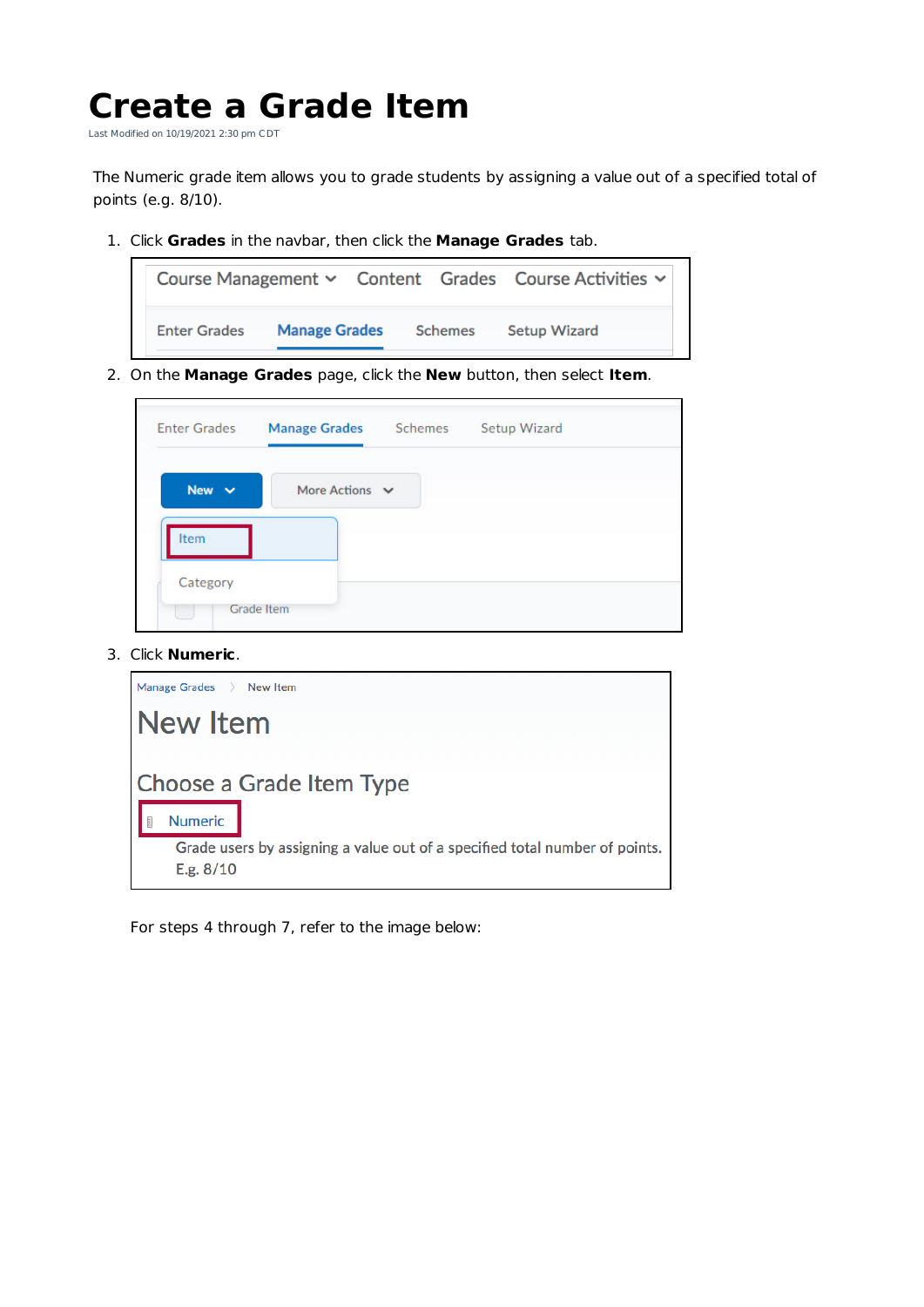|                | <b>New Item</b>                                  |                                            |                |                     |
|----------------|--------------------------------------------------|--------------------------------------------|----------------|---------------------|
|                | <b>Properties</b>                                | <b>Restrictions</b>                        | Objectives     |                     |
|                | <b>General</b>                                   |                                            |                |                     |
|                | <b>Type</b>                                      |                                            |                |                     |
|                | <b>Numeric</b>                                   |                                            |                |                     |
| 4              | Name*                                            |                                            |                |                     |
|                | <b>Short Name</b>                                |                                            |                |                     |
| 5              |                                                  |                                            |                | $\ddot{\mathbf{e}}$ |
|                | Category                                         |                                            |                |                     |
| 6              | <b>None</b>                                      |                                            | [New Category] |                     |
|                | Hide Description<br><b>Description</b>           |                                            |                |                     |
|                | $\mathcal{O}^{\mathcal{O}}$<br>$\mathbf{C}$<br>Þ | Paragraph                                  | $\checkmark$   |                     |
| $\overline{7}$ |                                                  |                                            |                |                     |
|                |                                                  | Ą,                                         | ❤<br>くノン       | $55 - 45$<br>Fq.    |
|                |                                                  | Allow users to view grade item description |                |                     |

- 4. Enter a **Name** for the grade item.
- 5. You can enter a **Short Name** to display in the instructor gradebook (this is never seen by the students).
- 6. If you want the grade item associated with a category, select a category from the **Category** dropdown list or click **New Category** to create a category.
- 7. Click **Show Description** to enter a description of the grade item. If you want the description available to users, select **Allow users to view grade item description.**

For steps 8 through 15, refer to the following image: